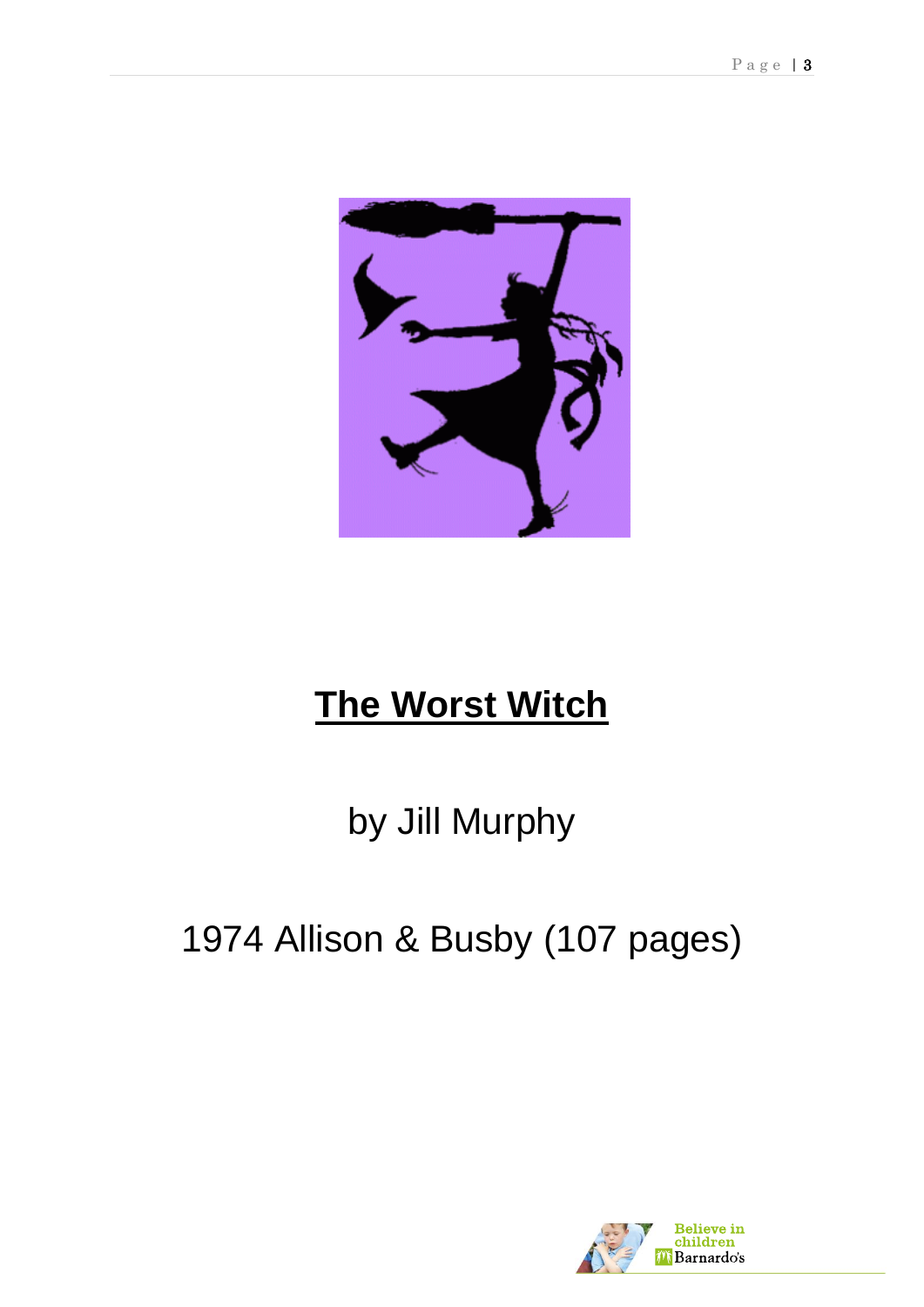## **NOVEL STUDY**

#### *The Worst Witch, by Jill Murphy*

#### **SUMMARY**

This novel follows Mildred Hubble as she struggles through life at Miss Cackle's Academy for Witches. This story explores the many problems Mildred faces, the consequences of acting without thinking, and the rewards of loyalty. The experiences of Mildred are still relevant for today's young people, and will offer an opportunity for discussion on topics such as feelings, friendships, bullying, decision-making and the value of goal setting.

The book has 10 chapters, each between 6-10 pages long.

#### **CHARACTER REVIEW**

Mildred Hubble Maud Miss Cackle Miss Hardbroom Ethel Hallow

#### *SEL THEMES IN THE BOOK*

- Friendship
- Goal setting and Problem Solving
- Feelings review: excited, worried, scared/afraid, proud, smug, sorry, anger, misery, embarrassment, horror, sad, happy, nervous

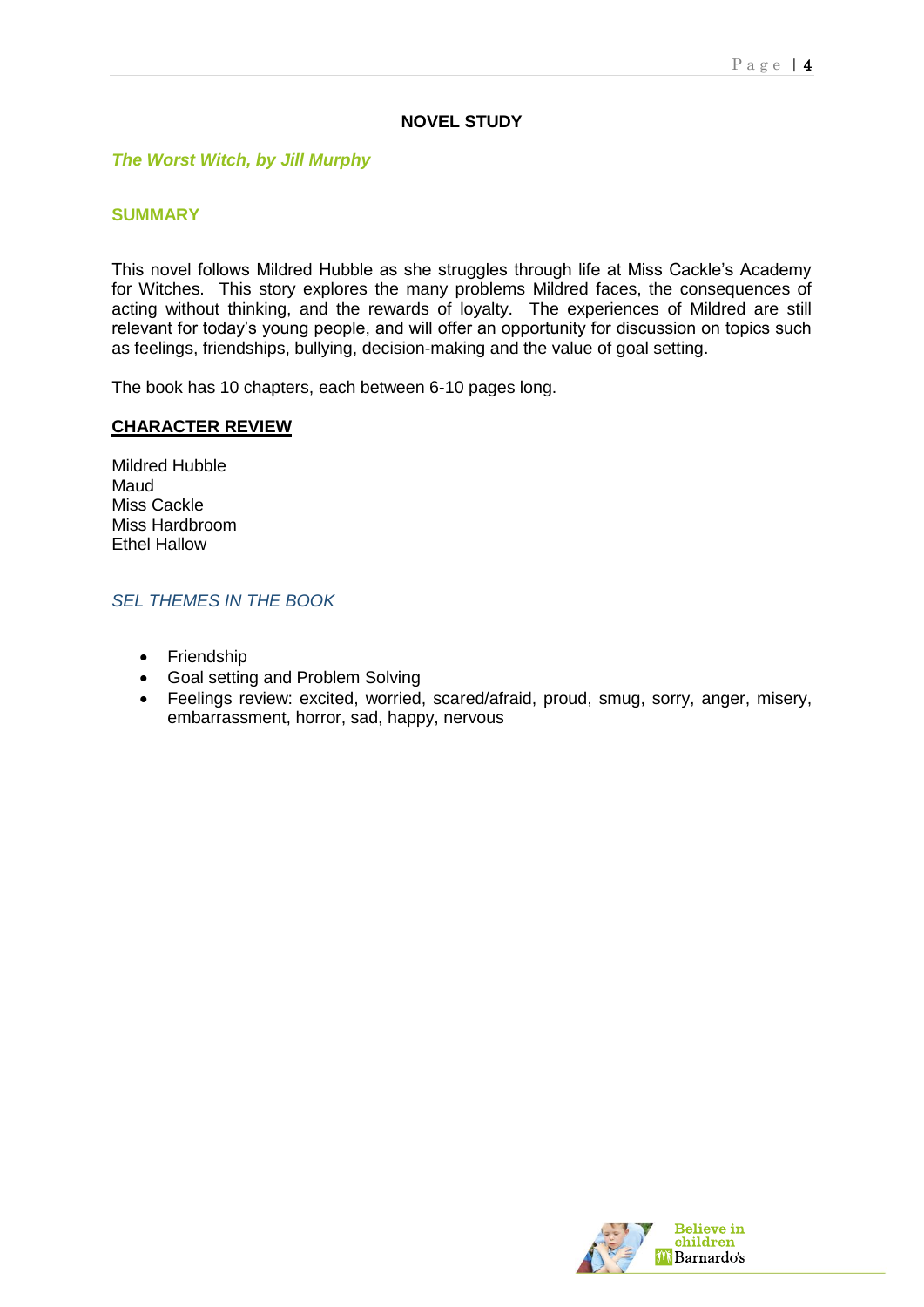## **STUDY QUESTIONS**

## Chapter 1

- **Why do you think there were so many rules in the Academy?** *Refer back to lesson on rules – following the rules keeps us safe, keeps us out of trouble, and helps us learn. Explore the concept that rules are a very important part of everyone's life. Discuss the problems that could be faced in a school with no rules – and from this discussion ask about the added problems that could be faced in a witches school if there were no rules.*
- **In what ways did Mildred break the rules?** *Annoyed the teachers, hat on back to front, bootlaces trailing, crashed her broom stick etc.* **Why do you think she was always getting into trouble? How do you think she felt? Do you think the Control Signals could help her?**
- **Mildred was feeling worried** *(uncomfortable)* **and Maud was feeling excited**  *(comfortable)* **about the same event** *(Presentation of the kittens)***. Could anyone name a time when you felt one feeling, but someone else was feeling very a different way about the same event?** *(You might like to give an example of your own, e.g. you were with a group of friends who were really excited to be going on the rollercoaster, but you felt worried/anxious/sick about having to go on it!) Reinforce the fact that different people can feel differently about the same thing – and that all feelings are OK.*
- **How do you feel about the way Miss Hardbroom spoke to the girls? Do you think she intended to be mean?**

#### **Activity**

- **Hot Seat Activity – As Mildred, explore what you could do to change your feeling. As Maud, what could you do to help your friend when they're feeling worried and uncomfortable?** *Discuss the different things you can do to change your feelings – 3 steps for calming down, CSP, Go for walk, Music, Do something you enjoy etc.…*
- **Literacy Activity – Write about a time when you were worried something was going to go wrong, or that something bad was going to happen. How did you feel? Did you overcome your problem? How?**

## Chapter 2

- **How do you think Mildred felt when she saw her kitten coming out of the basket?**
- **Mildred tried to get her kitten to hold on to the broomstick, but after many failed attempts she lost her temper and gave the kitten a shake. Was this an OK or a NOT OK behaviour? What should she have done instead?** *CSP – Stopped, Took a long deep breath, said the problem and how she felt, thought of a plan, and tried her plan.* **After she had done this, she did calm down and tried again, still with no luck. Finally, she thought of an idea to solve her problem. What was her plan?** *Put the kitten into her school satchel and hooked the satchel over the end of the broom.*
- **How had Mildred felt before she thought of her plan?** *Frustrated, cross, upset…***How did she feel after she tried her plan?** *Delighted, happy…*
- **Was Mildred's plan a good one? What would you have done?**

Chapter 3

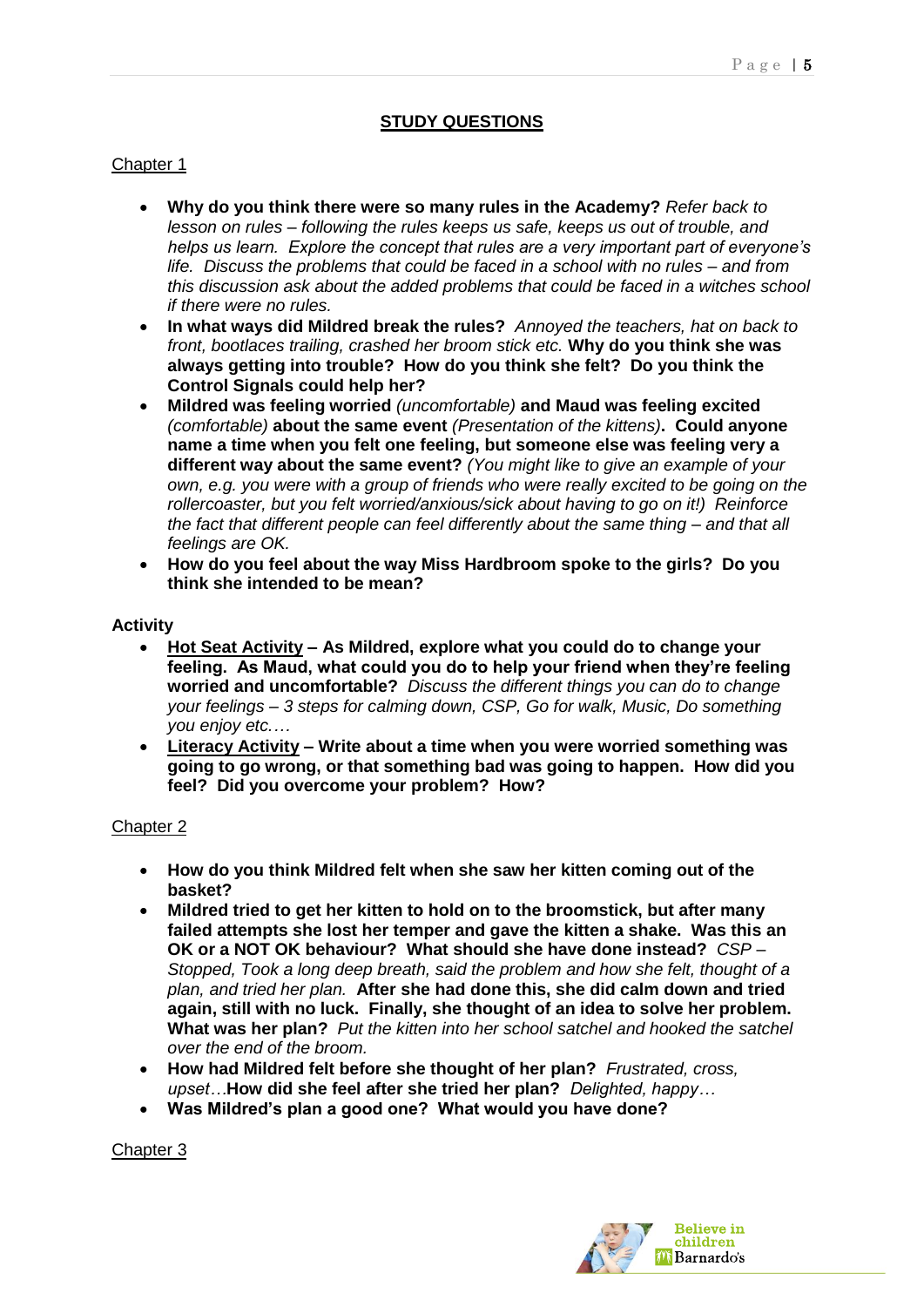- **Who were the main characters involved in chapter 3?** *Ethel, Mildred, Miss Hardbroom*
- **How do you think Mildred felt when Ethel was nasty to her?**
- **What should Mildred do when Ethel keeps teasing her?** *CSP, Make a plan – ignore her, walk away, make a joke of it, ask her calmly why she keeps teasing her, agree with her etc.*
- **Mildred realized she had made a mistake as soon as she turned Ethel into a pig, and apologised straight away. Why did she do the spell in the first place?**  *Ethel kept teasing her, Ethel told her to do it, Mildred wanted to prove that she could do it, peer pressure, anger etc.… Reinforce the fact that she had not stopped to calm down, and did not think of the consequences of her actions*
- **What were the consequences of her actions?** *In trouble with Miss Hardbroom, made a bigger enemy of Ethel, broke the school rules, embarrassed in library, wasting time in library that could have been spent studying*

## **Activity**

- **Feelings Activity – Make a list of all the feelings mentioned in chapter 3. Divide these feelings according to the person who felt them – Mildred, Ethel and Miss Hardbroom**
- **Role-play – In groups of 2, take turns to role-play the scene between Ethel and Mildred, having Mildred use the CSP to think of a plan. Try out the plan and see if it works!**

## Chapter 4

- **How do you think the pupils were feeling on the morning of the test?** *Nervous, worried, scared*
- **What would you do if you turned up for a test and hadn't learnt the correct work?**
- **What can we learn from chapter 4 about the relationship between Maud and Mildred?**
- **Mildred is faced with a big problem in this chapter when she is sent to Miss Cackle. What is the problem she is facing?** *Miss Cackle has told Mildred that she does not want to hear any more bad reports about her. Discuss what you know about Mildred's character from reading the first four chapters. Do you think this is possible for Mildred? Find evidence from the text to support this – p8-9, p14, p26, p31, p39, p42-3 provides good examples of Mildred in trouble*

## **Activity**

 **Make a Plan – in your cooperative learning groups, make a plan for Mildred to stay out of trouble.**

## Chapter 5

- **When Miss Hardbroom was telling the class about their Halloween celebrations, she described how she was having 2 feelings at one time. Can anyone remember what they were?** *Pleasure and Worry – discuss how we can feel two things at one time – [Refer back to Lesson 6 of the P5 Manual which introduces pupils to the concept that we can have more than one feeling at a time]*
- **Miss Hardbroom's class was not confident enough to make a decision about the Halloween celebrations, and so the class went with Miss Hardbroom's idea. Why did they not give her other suggestions? Can you think of a time your**

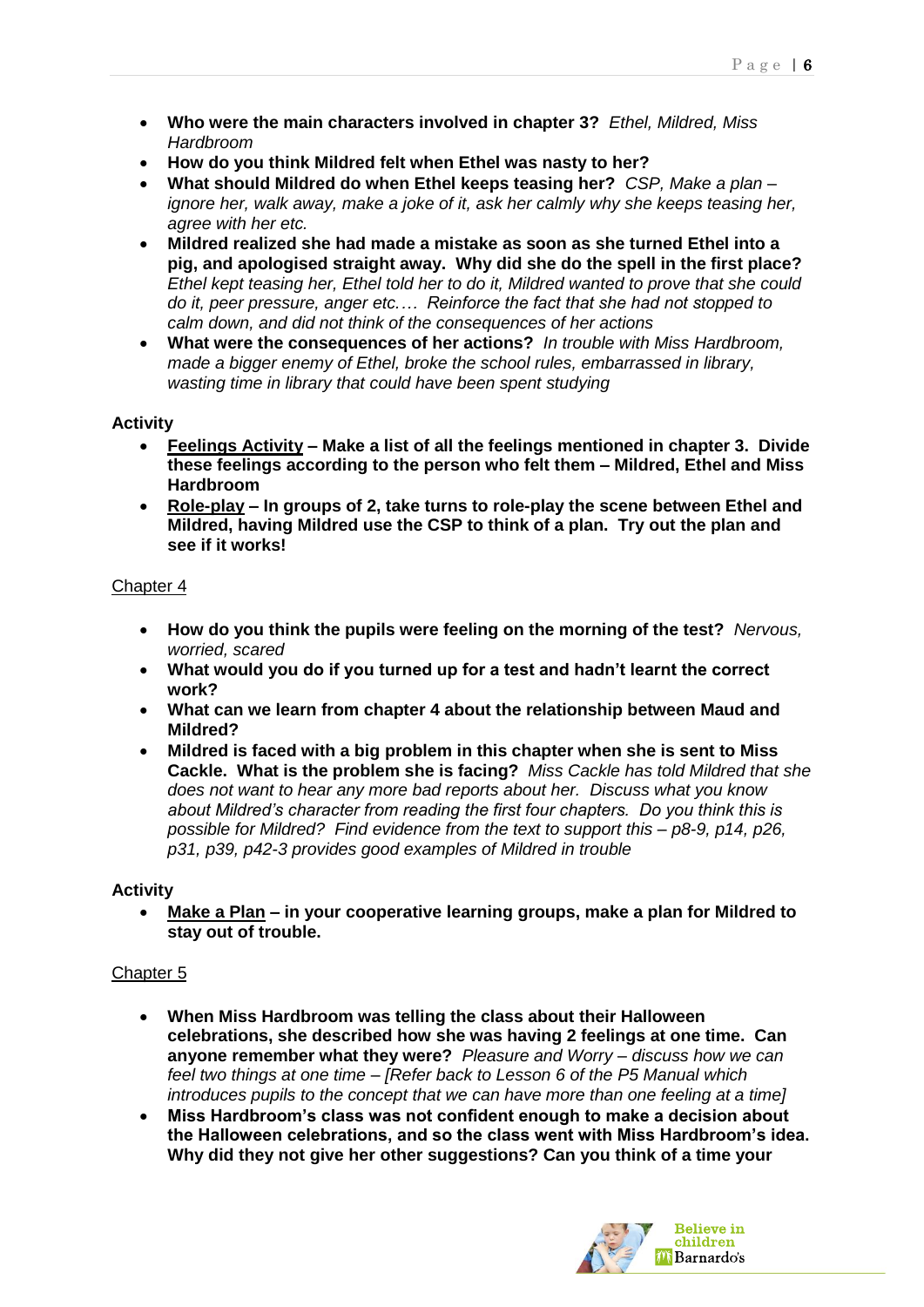**class made a decision that was not led by the teacher? How did that make you feel?**

- **Miss Hardbroom's class had an important Goal they wanted to achieve. What was it?** *To perform successfully at the Halloween celebrations.* **What did they do in order to achieve this goal** *They worked very hard, persevered, every spare minute was spent practicing [Refer to Lesson 33-36 of the Manual on Goals, in particular on Benjamin Carson L35 which deals with persistence and trying hard to reach our goals.]*
- **What do you think Ethel said to the broom? What do you think is going to happen?**

#### **Activity**

 **Writing Prompt - Try to predict what you think is going to happen in the rest of this story based on the information you have so far.**

## Chapter 6

- **The author compliments Miss Hardbroom quite a lot at the beginning of chapter 6. What do we learn about Miss Hardbroom from these?** *Review the 4 types of compliments, something you have, something you do, the way you look, the type of person you are. Which type of compliment is given about Miss Hardbroom? The way she looks – splendid in full witch's robes and hat, looked particularly impressive…long black hair streaming behind her, looks quite nice like that etc.….*
- **How would the class have felt as they were flying out to do the presentation?**  *Nervous, excited, worried, calm, happy, confident, shy, scared etc.…. Discuss a wide range of emotions, discuss several of the children, teachers, Miss Cackle – discuss how all people have different feelings, reinforce the fact that different people feel different ways about the same time – and also reinforce the fact that some people can feel more than one feeling at a time. Emphasise that all feelings are OK.*
- **Has your class ever had to perform in front of lots of people?** *Communion last year, assembly, school show etc.…* **How did you feel?**

#### **Activity**

- **Problem-Solving Activity – At the end of this chapter, Mildred is faced with a huge problem. In co-operative learning groups, identify Mildred's problem, how she/and others would be feeling, decide on a goal for Mildred, think of 3 possible solutions, think about the consequences of each one, choose the best solution and make a plan that you think Mildred should try out. Role-play this in your group.**
- **Letter Writing Activity – Pretend you are Mildred. Write a letter home to your parents explaining what happened at the Halloween Celebrations. Describe how Mildred felt and how much trouble she is in.**

## Chapter 7

**Explore the feelings involved by everyone at the beginning of this chapter**

| <b>Mildred</b> | Maud                | <b>Ethel</b>     | <b>Classmates</b> | Miss<br>Hardbroom   | <b>Miss Cackle</b>  |
|----------------|---------------------|------------------|-------------------|---------------------|---------------------|
| <b>Upset</b>   | <b>Disappointed</b> | <b>Malicious</b> | Hurt              | <b>Furious</b>      | <b>Furious</b>      |
| <b>Worried</b> | Let down            | Proud            | <b>Upset</b>      | Annoyed             | <b>Disappointed</b> |
| <b>Afraid</b>  | Sad                 | Happy            | Angry             | <b>Disappointed</b> | Annoyed             |